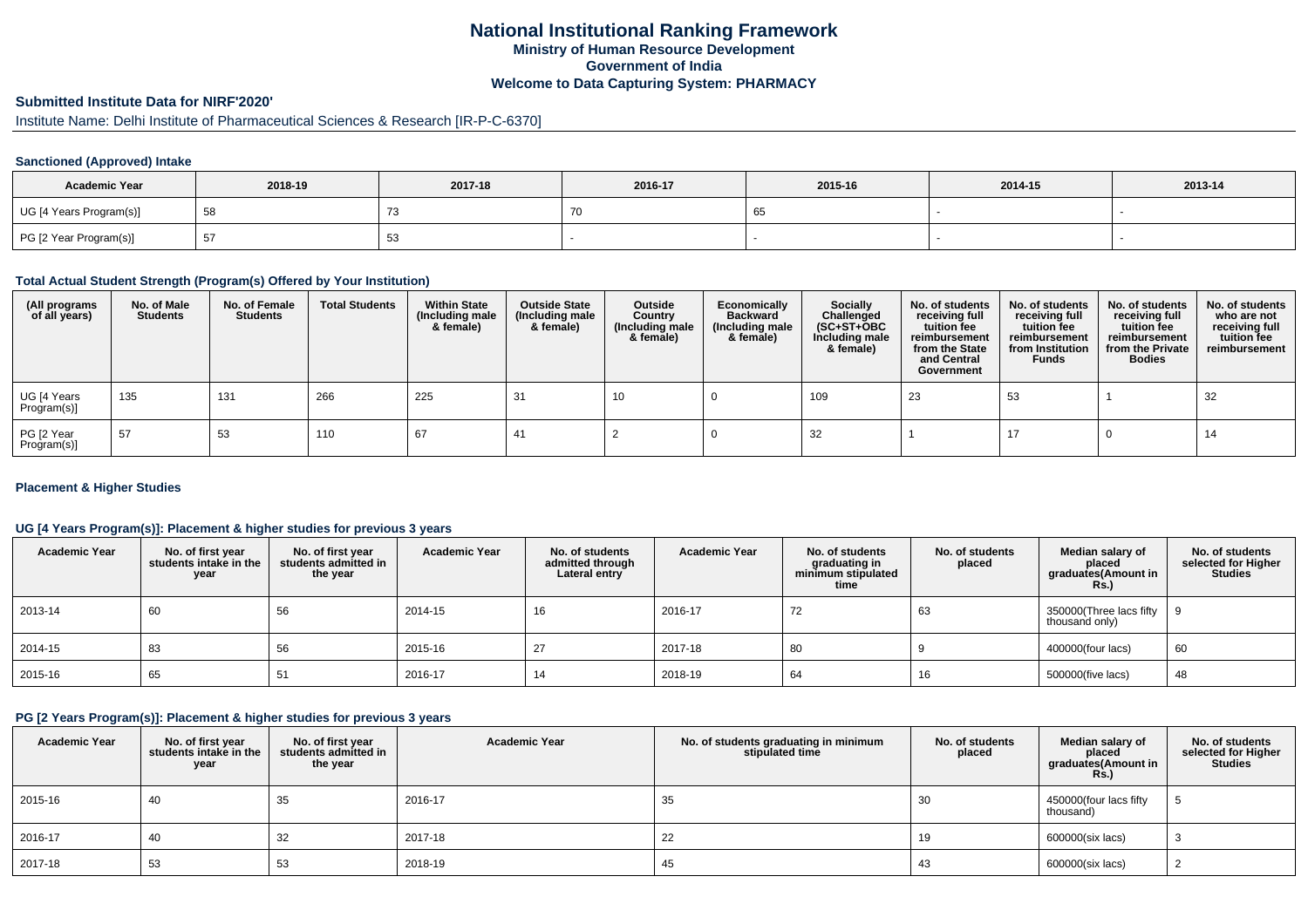#### **Ph.D Student Details**

| Ph.D (Student pursuing doctoral program till 2017-18; Students admitted in the academic year 2018-19 should not be entered here.) |         |         |         |  |  |  |
|-----------------------------------------------------------------------------------------------------------------------------------|---------|---------|---------|--|--|--|
| <b>Total Students</b>                                                                                                             |         |         |         |  |  |  |
| Full Time<br>34                                                                                                                   |         |         |         |  |  |  |
| Part Time                                                                                                                         |         |         |         |  |  |  |
| No. of Ph.D students graduated (including Integrated Ph.D)                                                                        |         |         |         |  |  |  |
|                                                                                                                                   | 2018-19 | 2017-18 | 2016-17 |  |  |  |
| Full Time                                                                                                                         |         |         |         |  |  |  |
| Part Time                                                                                                                         |         |         |         |  |  |  |

## **Financial Resources: Utilised Amount for the Capital expenditure for previous 3 years**

| <b>Academic Year</b>                                                                                 | 2018-19                                                                       | 2017-18                                                                           | 2016-17                                                                   |  |  |  |  |  |  |
|------------------------------------------------------------------------------------------------------|-------------------------------------------------------------------------------|-----------------------------------------------------------------------------------|---------------------------------------------------------------------------|--|--|--|--|--|--|
|                                                                                                      | <b>Utilised Amount</b>                                                        | <b>Utilised Amount</b>                                                            | <b>Utilised Amount</b>                                                    |  |  |  |  |  |  |
| Annual Capital Expenditure on Academic Activities and Resources (excluding expenditure on buildings) |                                                                               |                                                                                   |                                                                           |  |  |  |  |  |  |
| Library                                                                                              | 2761434 (Twenty seven lakhs sixty one thousand four hundred<br>thirty four)   | 3152287 (Thirty one lakhs fifty two thousand two hundred<br>eighty seven)         | 2596595 (Twenty five lakhs ninty six thousand five hundred<br>ninty five) |  |  |  |  |  |  |
| New Equipment for Laboratories                                                                       | 1383062 (Thirteen lakhs eighty three thousand and sixty two)                  | 1482691 (fourteen lakhs eighty two thousand six hundred ninty<br>one <sup>'</sup> | 152044 (one lakh fifty two thousand and fourty four)                      |  |  |  |  |  |  |
| Other expenditure on creation of Capital Assets (excluding<br>expenditure on Land and Building)      | 4892528 (Fourty eight lakhs ninety two thousand five hundred<br>twenty eight) | 30000000 (Three crores)                                                           | 40000000 (four crores)                                                    |  |  |  |  |  |  |

## **Financial Resources: Utilised Amount for the Operational expenditure for previous 3 years**

| <b>Academic Year</b>                                                                                                                                                                            | 2018-19                                                                               | 2017-18                                                                     | 2016-17                                                                                  |  |  |  |  |  |  |
|-------------------------------------------------------------------------------------------------------------------------------------------------------------------------------------------------|---------------------------------------------------------------------------------------|-----------------------------------------------------------------------------|------------------------------------------------------------------------------------------|--|--|--|--|--|--|
|                                                                                                                                                                                                 | <b>Utilised Amount</b>                                                                | <b>Utilised Amount</b>                                                      | <b>Utilised Amount</b>                                                                   |  |  |  |  |  |  |
| <b>Annual Operational Expenditure</b>                                                                                                                                                           |                                                                                       |                                                                             |                                                                                          |  |  |  |  |  |  |
| Salaries (Teaching and Non Teaching staff)                                                                                                                                                      | 45167950 (four crores fifty one lakhs sixty seven thousand nine<br>hundred and fifty) | 43903688 (four crores thirty nine lakhs three thousand and<br>eighty eight) | 31145245 (Three crores eleven lakhs fourty five thousand two<br>hundred and fourty five) |  |  |  |  |  |  |
| Maintenance of Academic Infrastructure or consumables and<br>other running expenditures (excluding maintenance of hostels<br>and allied services, rent of the building, depreciation cost, etc) | 2225904 (Twenty two lakhs twenty five thousand nine hundred<br>four)                  | 30049431 (three crores fourty nine thousand four hundred and<br>thirty one) | 836376 (eight lakhs thirty six thousand three hundred and<br>seventy six)                |  |  |  |  |  |  |
| Seminars/Conferences/Workshops                                                                                                                                                                  | 1073264 (Ten lakhs seventy three thousand two hundred sixty<br>four)                  | 2220000 (twenty two lakhs and twenty thousand)                              | 1520000 (Fifteen lakhs and twenty thousand)                                              |  |  |  |  |  |  |

**IPR**

| Calendar year            | 2018 | 2017 | 2016 |
|--------------------------|------|------|------|
| No. of Patents Published |      |      |      |
| No. of Patents Granted   |      |      |      |

### **Sponsored Research Details**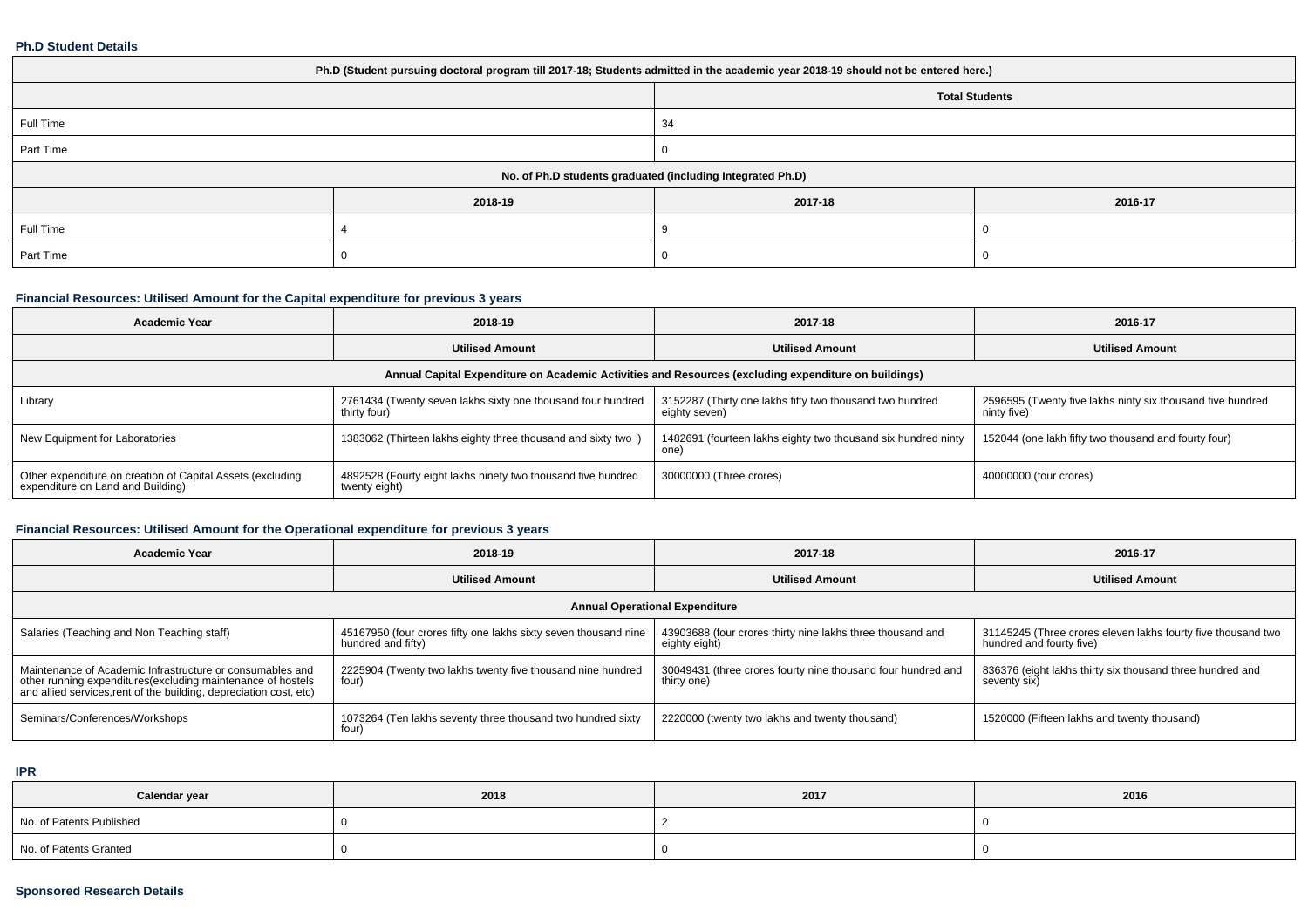| <b>Financial Year</b>                    | 2018-19                         | 2017-18                         | 2016-17   |
|------------------------------------------|---------------------------------|---------------------------------|-----------|
| Total no. of Sponsored Projects          |                                 |                                 |           |
| Total no. of Funding Agencies            |                                 |                                 |           |
| Total Amount Received (Amount in Rupees) | 5450000                         | 9250000                         | 1000000   |
| Amount Received in Words                 | Fifty four lakhs fifty thousand | Ninety two lakhs fifty thousand | Ten lakhs |

## **Consultancy Project Details**

| <b>Financial Year</b>                    | 2018-19 | 2017-18 | 2016-17 |
|------------------------------------------|---------|---------|---------|
| Total no. of Consultancy Projects        |         |         |         |
| Total no. of Client Organizations        |         |         |         |
| Total Amount Received (Amount in Rupees) |         |         |         |
| Amount Received in Words                 | Zero    | Zero    | Zero    |

# **PCS Facilities: Facilities of physically challenged students**

| 1. Do your institution buildings have Lifts/Ramps?                                                                                                        | Yes, more than 80% of the buildings |
|-----------------------------------------------------------------------------------------------------------------------------------------------------------|-------------------------------------|
| 2. Do your institution have provision for walking aids, includingwheelchairs and transportation from one building to another for<br>handicapped students? | Yes                                 |
| 3. Do your institution buildings have specially designed toilets for handicapped students?                                                                | Yes, more than 60% of the buildings |

#### **Awards Details**

| 1. How many faculty member of your institution have received highly reputed national/international awards/recognition from central<br>government agencies in the previous academic year 2018-19 |                     |                      |                                                                                                                |                                                                                                                    |                                          |                            |                            |                               |                              |
|-------------------------------------------------------------------------------------------------------------------------------------------------------------------------------------------------|---------------------|----------------------|----------------------------------------------------------------------------------------------------------------|--------------------------------------------------------------------------------------------------------------------|------------------------------------------|----------------------------|----------------------------|-------------------------------|------------------------------|
| Srno                                                                                                                                                                                            | Name of the Faculty | Name of the Award    | Name of the Central<br>government<br>agency/international<br>agencies from where<br>award has been<br>received | Address of the<br>Agency giving award                                                                              | <b>Contact Email ID of</b><br>the Agency | Year of receiving<br>award | Email ID of the<br>faculty | Contact no. of the<br>faculty | Is it<br>Fellowship?(Yes/No) |
|                                                                                                                                                                                                 | Rajani mathur       | recognition          | National academy of<br>medical sciences                                                                        | Ansari Nagar.<br>Mahatma Gandhi<br>Marg, New Delhi, Delhi<br>110029                                                | nams aca@yahoo.co<br>m                   | 2019                       | mathurajani@gmail.co<br>m  | 9818368655                    | No                           |
|                                                                                                                                                                                                 | S K Gupta           | lifetime achievement | International academy<br>of cardiovascular<br>sciences                                                         | 4th Floor, Rajiv Gandhi<br>Centre for<br>Biotechnology<br>Campus, Thycaud,<br>Thiruvananthapuram,<br>Kerala 695014 | iacsindiasection@gmai<br>I.com           | 2018                       | skqup@hotmail.com          | 9868902055                    | No                           |
| 2. How many students of your institution have won international awards in the previous academic year 2018-19                                                                                    |                     |                      |                                                                                                                |                                                                                                                    |                                          |                            |                            |                               |                              |

## **Accreditation**

## **NBA Accreditation**

1.Does your institute have a valid NBA Accreditation?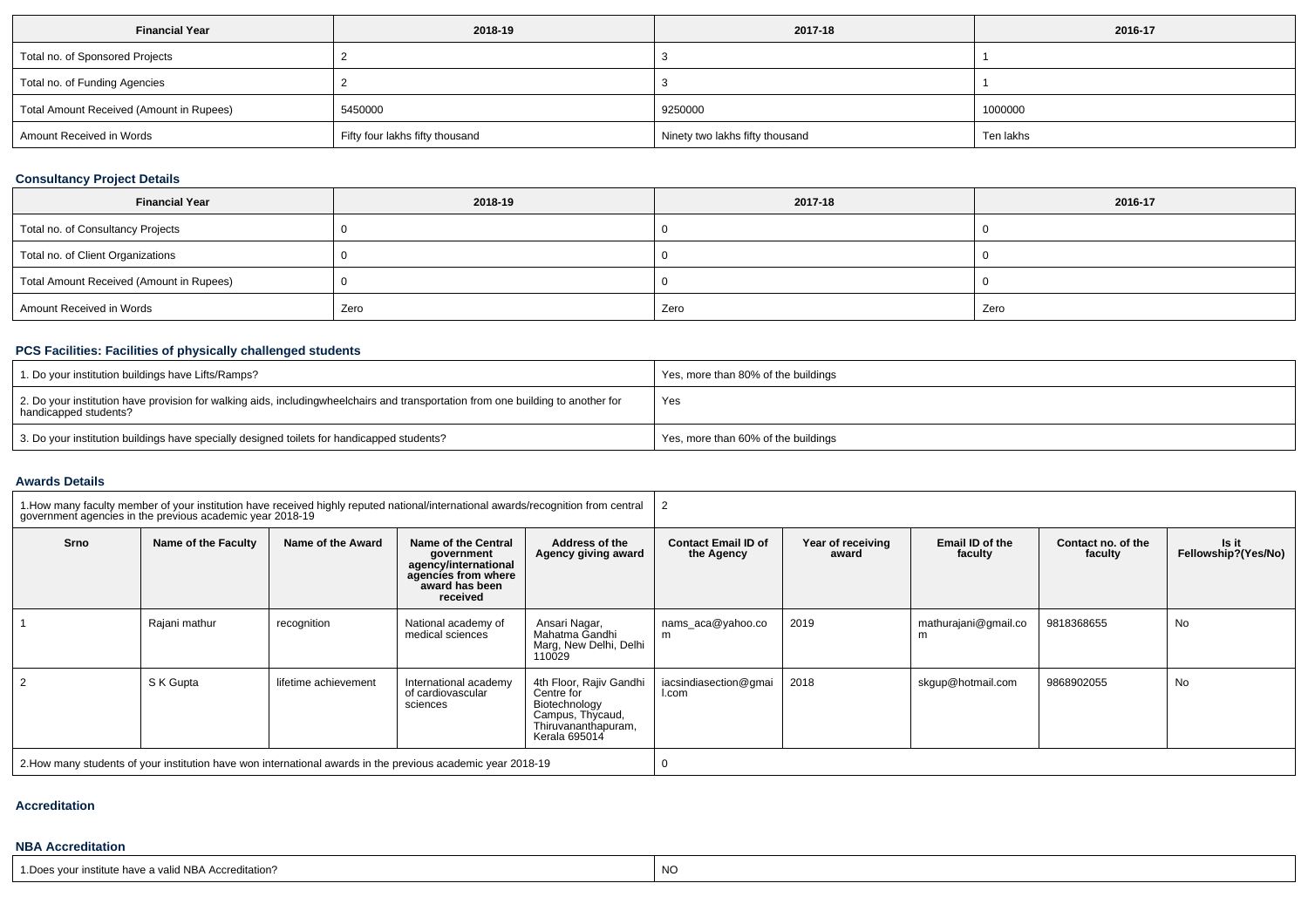#### **Village Adoption**

## Have your institute adopted any village under Unnat Bharat Scheme?

extending the contract of the contract of the contract of the contract of the contract of the contract of the contract of the contract of the contract of the contract of the contract of the contract of the contract of the

## **Faculty Details**

| Srno           | Name                  | Age | Designation                                         | Gender | Qualification | <b>Experience (In</b><br>Months) | <b>Is Associated</b><br><b>Last Year</b> | <b>Currently</b><br>working with<br>institution? | <b>Joining Date</b> | <b>Leaving Date</b>      | <b>Association type</b> |
|----------------|-----------------------|-----|-----------------------------------------------------|--------|---------------|----------------------------------|------------------------------------------|--------------------------------------------------|---------------------|--------------------------|-------------------------|
| $\mathbf{1}$   | Amrita Parle          | 56  | Associate<br>Professor                              | Female | M. Pharm      | 394                              | Yes                                      | Yes                                              | 19-12-1995          | $\sim$                   | Regular                 |
| $\overline{2}$ | <b>Bhag Chand</b>     | 61  | Associate<br>Professor                              | Male   | M. Pharm      | 420                              | Yes                                      | Yes                                              | 21-01-1988          | $\overline{\phantom{a}}$ | Regular                 |
| 3              | Dharam Pal<br>Pathak  | 60  | Dean / Principal /<br>Director / Vice<br>Chancellor | Male   | Ph.D          | 454                              | Yes                                      | Yes                                              | 01-06-2005          | $\sim$                   | Regular                 |
| $\overline{4}$ | Himangini             | 35  | Lecturer                                            | Female | Ph.D          | 117                              | Yes                                      | Yes                                              | 18-07-2011          | $\ddotsc$                | Adhoc /<br>Contractual  |
| 5              | Manju Vyas Singh      | 55  | Associate<br>Professor                              | Female | M. Pharm      | 299                              | Yes                                      | Yes                                              | 16-08-1994          | $\sim$                   | Regular                 |
| 6              | Meenakshi<br>Chauhan  | 45  | Associate<br>Professor                              | Female | Ph.D          | 184                              | Yes                                      | Yes                                              | 26-06-2004          | $\sim$                   | Regular                 |
| $\overline{7}$ | Pratap Nath Raju      | 62  | Associate<br>Professor                              | Male   | M. Pharm      | 334                              | Yes                                      | Yes                                              | 18-09-1992          | $\ddotsc$                | Regular                 |
| 8              | Pravat Kumar<br>Sahoo | 57  | Professor                                           | Male   | Ph.D          | 394                              | Yes                                      | Yes                                              | 29-06-2004          | $\sim$                   | Regular                 |
| 9              | Rajani Mathur         | 43  | Assistant<br>Professor                              | Female | Ph.D          | 160                              | Yes                                      | Yes                                              | 17-07-2006          | $\sim$                   | Regular                 |
| 10             | Ramesh Babu<br>Bodla  | 59  | Assistant<br>Professor                              | Male   | Ph.D          | 370                              | Yes                                      | Yes                                              | 21-04-1993          | $\ddotsc$                | Regular                 |
| 11             | S Latha               | 49  | Assistant<br>Professor                              | Female | Ph.D          | 147                              | Yes                                      | Yes                                              | 07-03-2007          | $\sim$                   | Regular                 |
| 12             | Sachin Kumar          | 34  | Lecturer                                            | Male   | Ph.D          | 104                              | Yes                                      | Yes                                              | 01-12-2010          | $\sim$                   | Adhoc /<br>Contractual  |
| 13             | Sakshi Bajaj          | 34  | Lecturer                                            | Female | Ph.D          | 120                              | Yes                                      | Yes                                              | 15-12-2010          | $\ddotsc$                | Adhoc /<br>Contractual  |
| 14             | Satish Manchanda      | 35  | Lecturer                                            | Male   | M. Pharm      | 117                              | Yes                                      | Yes                                              | 16-12-2010          | $\sim$                   | Adhoc /<br>Contractual  |
| 15             | Sharad Wakode         | 46  | Professor                                           | Male   | Ph.D          | 292                              | Yes                                      | Yes                                              | 19-10-2001          | $\ddot{\phantom{a}}$     | Regular                 |
| 16             | Suresh Kumar<br>Gupta | 77  | Professor                                           | Male   | Ph.D          | 10                               | Yes                                      | Yes                                              | 01-08-2004          | $\ddotsc$                | Adhoc /<br>Contractual  |
| 17             | <b>MAMTA BISHNOI</b>  | 43  | Assistant<br>Professor                              | Female | M. Pharm      | 193                              | Yes                                      | Yes                                              | 06-08-2018          | $\sim$                   | Visiting                |
| 18             | <b>BEAUTY BAHERA</b>  | 34  | Assistant<br>Professor                              | Female | Ph.D          | 40                               | Yes                                      | Yes                                              | 06-08-2018          | $\sim$                   | Visiting                |
| 19             | MUKESH<br>PANDEY      | 31  | Assistant<br>Professor                              | Male   | M. Pharm      | 52                               | Yes                                      | Yes                                              | 06-08-2018          | $\ddotsc$                | Visiting                |